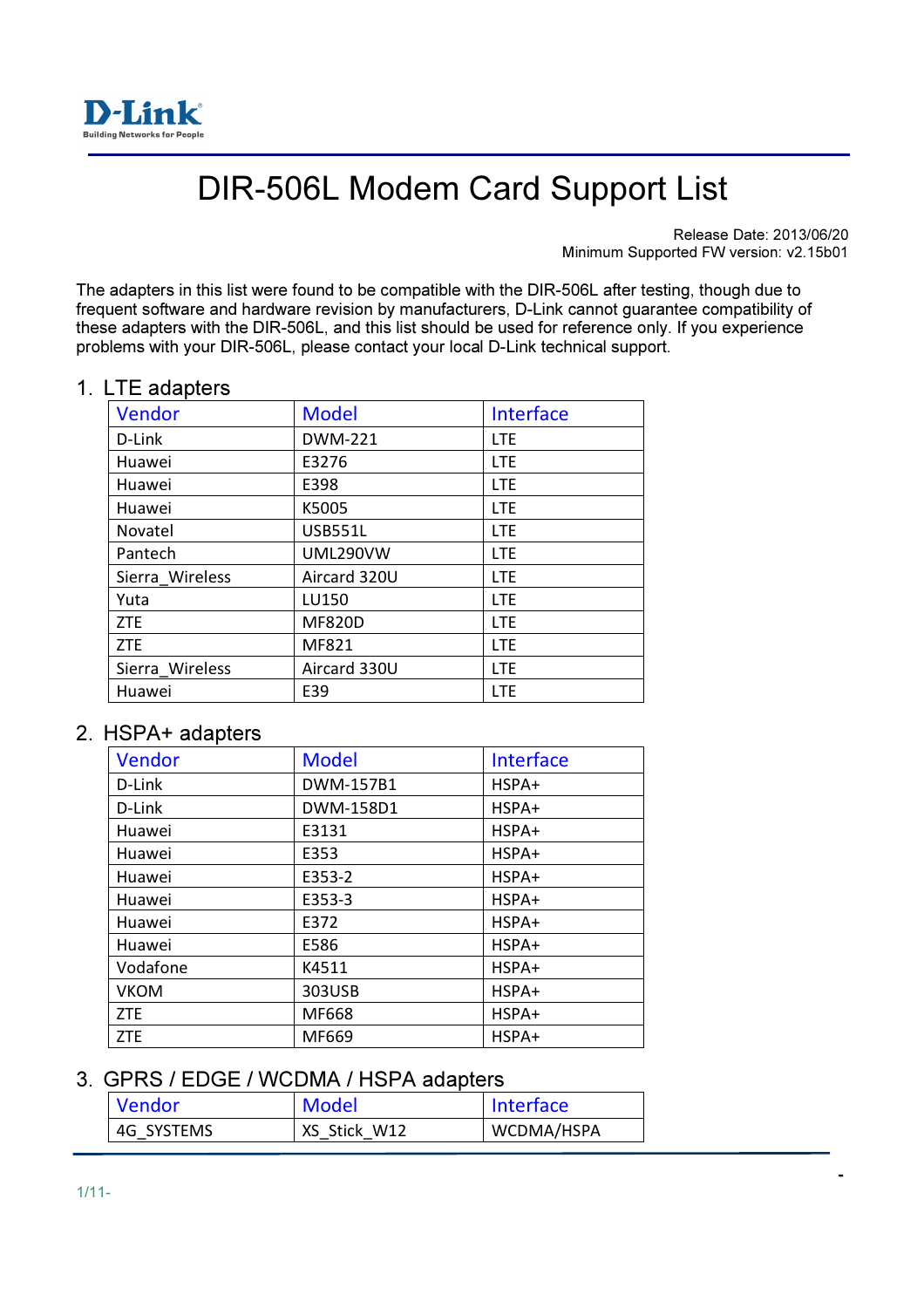

| 4G SYSTEMS      | XS Stick_W14    | WCDMA/HSPA |
|-----------------|-----------------|------------|
| A-Link          | 3GU             | WCDMA/HSPA |
| <b>AIKO</b>     | 81D             | WCDMA/HSPA |
| <b>AIKO</b>     | 82D             | WCDMA/HSPA |
| <b>AIKO</b>     | 83D             | WCDMA/HSPA |
| Alcatel         | X060            | WCDMA/HSPA |
| Alcatel         | X060A           | WCDMA/HSPA |
| Alcatel         | X060S           | WCDMA/HSPA |
| Alcatel         | X200            | WCDMA/HSPA |
| AnyData         | ADU-635WA       | WCDMA/HSPA |
| <b>ASUS</b>     | T500            | WCDMA/HSPA |
| <b>ASUS</b>     | T600            | WCDMA/HSPA |
| AT&T            | Mecury          | WCDMA/HSPA |
| AT&T            | Quick Silver    | WCDMA/HSPA |
| <b>BandRich</b> | BandLuxe_C100   | WCDMA/HSPA |
| <b>BandRich</b> | BandLuxe C120   | WCDMA/HSPA |
| <b>BandRich</b> | BandLuxe C170   | WCDMA/HSPA |
| <b>BandRich</b> | BandLuxe C180   | WCDMA/HSPA |
| <b>BandRich</b> | BandLuxe C270   | WCDMA/HSPA |
| <b>BandRich</b> | BandLuxe C321   | WCDMA/HSPA |
| <b>BES</b>      | <b>WM61</b>     | WCDMA/HSPA |
| <b>CELOT</b>    | CT-650          | WCDMA/HSPA |
| C-Motech        | <b>CBU-450D</b> | WCDMA/HSPA |
| C-Motech        | <b>CGU-628A</b> | WCDMA/HSPA |
| C-Motech        | <b>CGU-629</b>  | WCDMA/HSPA |
| C-Motech        | <b>CGU-629C</b> | WCDMA/HSPA |
| C-Motech        | <b>CHU-629S</b> | WCDMA/HSPA |
| D-Link          | <b>DWM-151</b>  | WCDMA/HSPA |
| D-Link          | DWM-152 A2      | WCDMA/HSPA |
| D-Link          | DWM-152 A3      | WCDMA/HSPA |
| D-Link          | DWM-152 C1      | WCDMA/HSPA |
| D-Link          | DWM-155         | WCDMA/HSPA |
| D-Link          | DWM-156 A1      | WCDMA/HSPA |
| D-Link          | DWM-156 A2      | WCDMA/HSPA |
| D-Link          | DWM-156 A3      | WCDMA/HSPA |
| D-Link          | DWM-156 A6      | WCDMA/HSPA |
| D-Link          | DWM-156 A7      | WCDMA/HSPA |
| D-Link          | DWM-156 C1      | WCDMA/HSPA |
| D-Link          | DWM-157 A1      | WCDMA/HSPA |
| D-Link          | <b>DWM-162R</b> | WCDMA/HSPA |
| E-Tel           | <b>ET230U</b>   | WCDMA/HSPA |
| <b>ESTON</b>    | <b>EST-638U</b> | WCDMA/HSPA |
|                 |                 |            |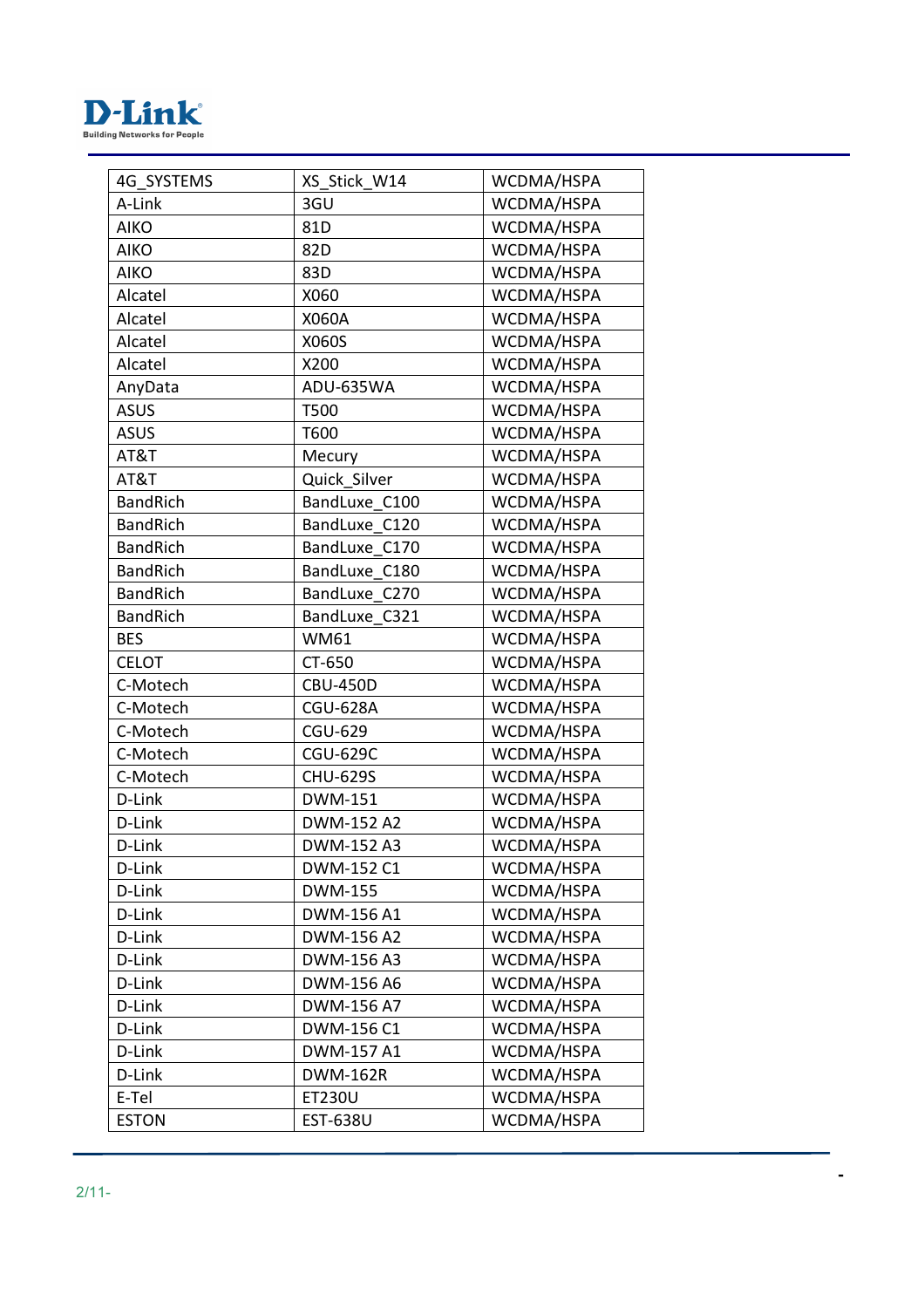

| <b>FLY Card</b> | FLY-HU1             | WCDMA/HSPA |
|-----------------|---------------------|------------|
| Flyer           | U12                 | WCDMA/HSPA |
| Franklin        | <b>CGU-628A</b>     | WCDMA/HSPA |
| Franklin        | CGU-629             | WCDMA/HSPA |
| Giant           | D301                | WCDMA/HSPA |
| Gigabyte        | MD800               | WCDMA/HSPA |
| Haier           | WM100               | WCDMA/HSPA |
| Haier           | <b>WM200</b>        | WCDMA/HSPA |
| Haier           | <b>WM500</b>        | WCDMA/HSPA |
| Haier           | <b>VMW310</b>       | WCDMA/HSPA |
| Hojy            | 733                 | WCDMA/HSPA |
| <b>HTC</b>      | T-Mobile_myTouch_3G | WCDMA/HSPA |
| Huawei          | D01HW               | WCDMA/HSPA |
| Huawei          | D02HW               | WCDMA/HSPA |
| Huawei          | D12HW               | WCDMA/HSPA |
| Huawei          | D21HW               | WCDMA/HSPA |
| Huawei          | D22HW               | WCDMA/HSPA |
| Huawei          | D23HW               | WCDMA/HSPA |
| Huawei          | D31HW               | WCDMA/HSPA |
| Huawei          | E1152               | WCDMA/HSPA |
| Huawei          | E122                | WCDMA/HSPA |
| Huawei          | E150                | WCDMA/HSPA |
| Huawei          | E1550               | WCDMA/HSPA |
| Huawei          | E1552               | WCDMA/HSPA |
| Huawei          | E1553               | WCDMA/HSPA |
| Huawei          | E1556               | WCDMA/HSPA |
| Huawei          | E156G               | WCDMA/HSPA |
| Huawei          | E160                | WCDMA/HSPA |
| Huawei          | E160E               | WCDMA/HSPA |
| Huawei          | E160G               | WCDMA/HSPA |
| Huawei          | E161                | WCDMA/HSPA |
| Huawei          | E169                | WCDMA/HSPA |
| Huawei          | E169U               | WCDMA/HSPA |
| Huawei          | E170                | WCDMA/HSPA |
| Huawei          | E172                | WCDMA/HSPA |
| Huawei          | E173                | WCDMA/HSPA |
| Huawei          | E173S               | WCDMA/HSPA |
| Huawei          | E173S-6             | WCDMA/HSPA |
| Huawei          | E1750               | WCDMA/HSPA |
| Huawei          | E1756               | WCDMA/HSPA |
| Huawei          | E176G               | WCDMA/HSPA |
| Huawei          | E1762               | WCDMA/HSPA |
|                 |                     |            |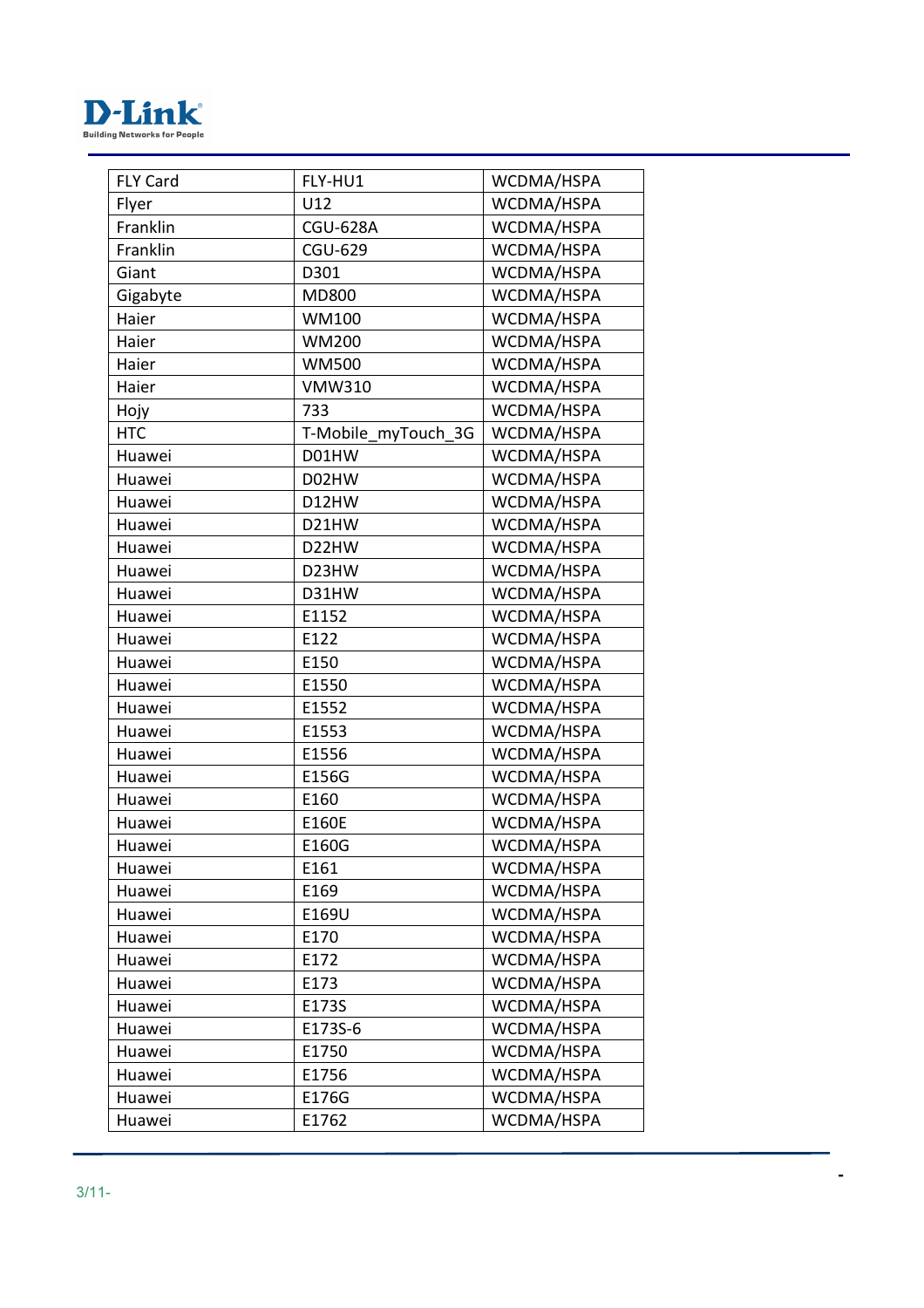

| Huawei             | E180                  | WCDMA/HSPA |
|--------------------|-----------------------|------------|
| Huawei             | E1820                 | WCDMA/HSPA |
| Huawei             | E182E                 | WCDMA/HSPA |
| Huawei             | E220                  | WCDMA/HSPA |
| Huawei             | E226                  | WCDMA/HSPA |
| Huawei             | E261                  | WCDMA/HSPA |
| Huawei             | E270                  | WCDMA/HSPA |
| Huawei             | E303                  | WCDMA/HSPA |
| Huawei             | E352                  | WCDMA/HSPA |
| Huawei             | E353                  | WCDMA/HSPA |
| Huawei             | E367                  | WCDMA/HSPA |
| Huawei             | E376                  | WCDMA/HSPA |
| Huawei             | E510                  | WCDMA/HSPA |
| Huawei             | K3520                 | WCDMA/HSPA |
| Huawei             | K3565                 | WCDMA/HSPA |
| Huawei             | K3715                 | WCDMA/HSPA |
| Huawei             | K3765                 | WCDMA/HSPA |
| Huawei             | K3770                 | WCDMA/HSPA |
| Huawei             | K4510                 | WCDMA/HSPA |
| Huawei             | <b>UGM181</b>         | WCDMA/HSPA |
| Imperial           | CPB7.0                | WCDMA/HSPA |
| <b>IPWireless</b>  | <b>IPWireless USB</b> | WCDMA/HSPA |
| <b>KPT</b>         | <b>WM66</b>           | WCDMA/HSPA |
| LG                 | $L-05A$               | WCDMA/HSPA |
| LG                 | <b>LUU-2100TI</b>     | WCDMA/HSPA |
| LightSpeed         | EDGE-180M             | WCDMA/HSPA |
| LightSpeed         | HSDPA-180C            | WCDMA/HSPA |
| LightSpeed         | HSUPA-380P            | WCDMA/HSPA |
| LongCheer          | 71 11                 | WCDMA/HSPA |
| LongCheer          | C01LC                 | WCDMA/HSPA |
| LongCheer          | C02LC                 | WCDMA/HSPA |
| LongCheer          | D11LC                 | WCDMA/HSPA |
| LongCheer          | D <sub>12</sub> LC    | WCDMA/HSPA |
| LongCheer          | D <sub>21</sub> LC    | WCDMA/HSPA |
| Maxon              | USB3-8521             | WCDMA/HSPA |
| <b>MLW Telecom</b> | SU-7000U              | WCDMA/HSPA |
| <b>MLW Telecom</b> | SU-8000U              | WCDMA/HSPA |
| <b>MLW Telecom</b> | SU-8100U              | WCDMA/HSPA |
| <b>MLW Telecom</b> | SU-8200U              | WCDMA/HSPA |
| <b>MLW Telecom</b> | SU-8300U              | WCDMA/HSPA |
| <b>MLW Telecom</b> | SU-8500U              | WCDMA/HSPA |
| <b>MLW Telecom</b> | SU-8600U              | WCDMA/HSPA |
|                    |                       |            |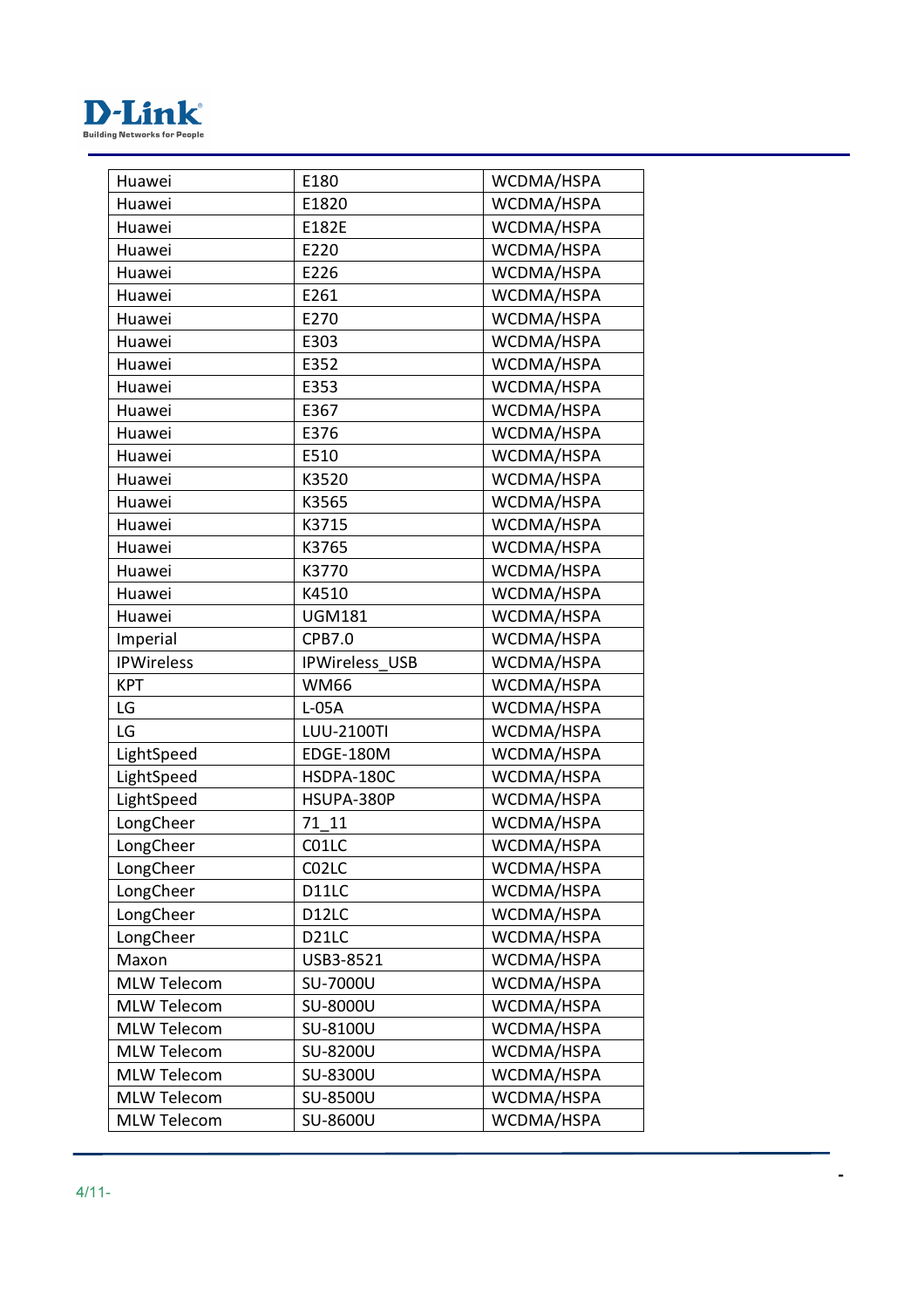

| <b>MLW Telecom</b> | SU-8650U        | WCDMA/HSPA |
|--------------------|-----------------|------------|
| <b>MLW Telecom</b> | SU-8900U        | WCDMA/HSPA |
| <b>MLW Telecom</b> | SU-9000U        | WCDMA/HSPA |
| <b>MLW Telecom</b> | SU-9300U        | WCDMA/HSPA |
| <b>MLW Telecom</b> | SU-9500U        | WCDMA/HSPA |
| <b>MTC</b>         | FLY-HU01        | WCDMA/HSPA |
| Nokia              | 21M-02          | WCDMA/HSPA |
| Nokia              | $CS-10$         | WCDMA/HSPA |
| <b>Nokia</b>       | $CS-15$         | WCDMA/HSPA |
| Nokia              | $CS-17$         | WCDMA/HSPA |
| Nokia              | $CS-18$         | WCDMA/HSPA |
| Nokia              | $CS-19$         | WCDMA/HSPA |
| Novatel            | <b>EU850D</b>   | WCDMA/HSPA |
| Novatel            | MC545           | WCDMA/HSPA |
| Novatel            | MC547           | WCDMA/HSPA |
| Novatel            | <b>MC930D</b>   | WCDMA/HSPA |
| Novatel            | <b>MC935D</b>   | WCDMA/HSPA |
| Novatel            | <b>MC950D</b>   | WCDMA/HSPA |
| Novatel            | <b>MC990D</b>   | WCDMA/HSPA |
| Novatel            | MC998           | WCDMA/HSPA |
| Novatel            | <b>MiFi2352</b> | WCDMA/HSPA |
| Novatel            | X950D           | WCDMA/HSPA |
| <b>NTT Docomo</b>  | $L-05A$         | WCDMA/HSPA |
| Olivetti           | Olicard 145     | WCDMA/HSPA |
| <b>ONDA</b>        | DT515HS         | WCDMA/HSPA |
| <b>ONDA</b>        | MSA405HS        | WCDMA/HSPA |
| <b>ONDA</b>        | MSA501HS        | WCDMA/HSPA |
| Option             | GE0201          | WCDMA/HSPA |
| Option             | GE0301          | WCDMA/HSPA |
| Option             | GI0322          | WCDMA/HSPA |
| Option             | Globe_Trotter   | WCDMA/HSPA |
| Option             | GT_Express_7.2  | WCDMA/HSPA |
| Option             | GTM378/GI0201   | WCDMA/HSPA |
| Option             | GTM382          | WCDMA/HSPA |
| Option             | <b>ICON 031</b> | WCDMA/HSPA |
| Option             | <b>ICON 225</b> | WCDMA/HSPA |
| Option             | <b>ICON 322</b> | WCDMA/HSPA |
| Option             | <b>ICON 401</b> | WCDMA/HSPA |
| Option             | <b>ICON 431</b> | WCDMA/HSPA |
| Option             | <b>ICON 451</b> | WCDMA/HSPA |
| Option             | <b>ICON 452</b> | WCDMA/HSPA |
| Option             | <b>ICON 505</b> | WCDMA/HSPA |
|                    |                 |            |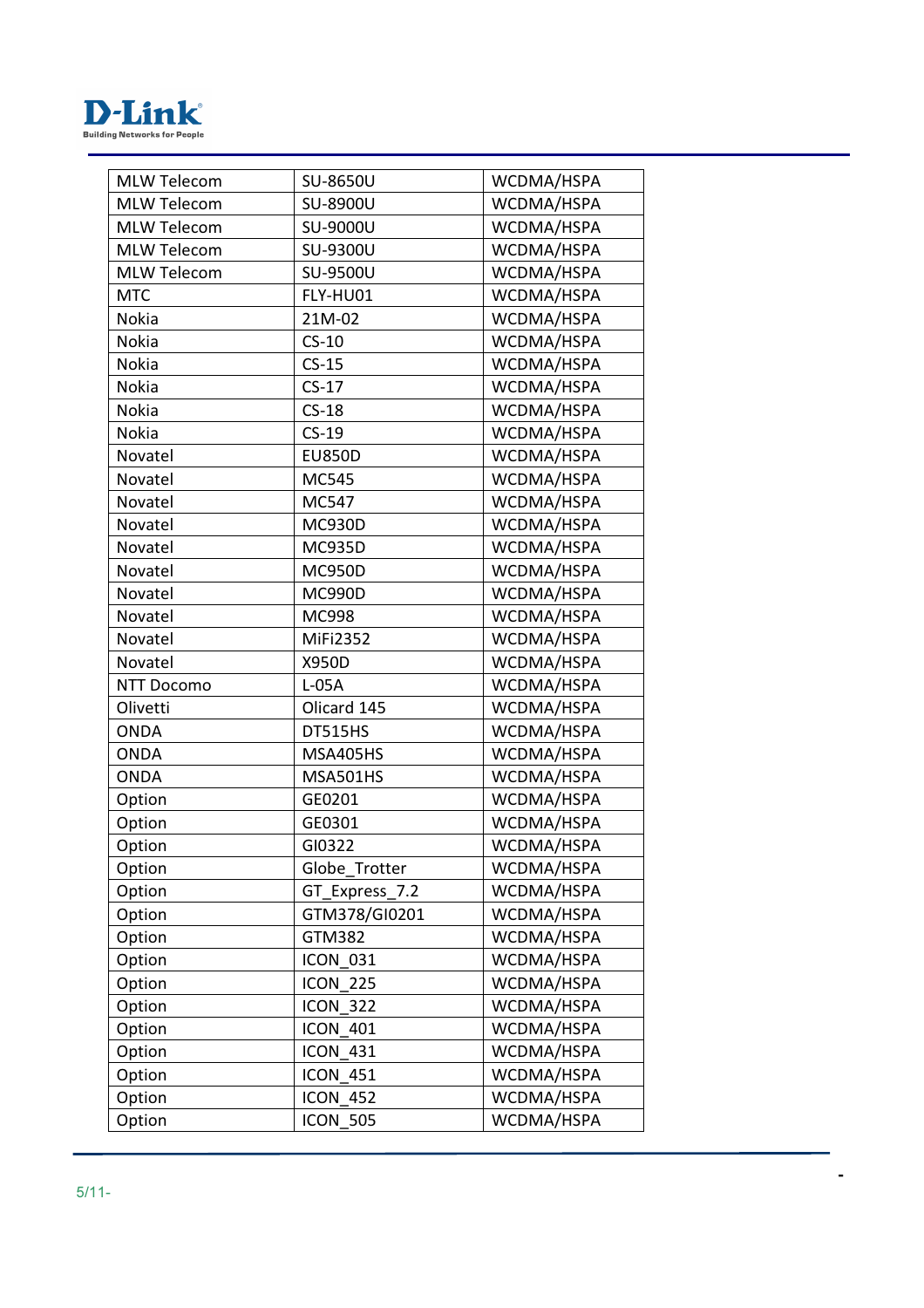

| Option          | <b>ICON 515</b> | WCDMA/HSPA |
|-----------------|-----------------|------------|
| Option          | HSUPA-380P      | WCDMA/HSPA |
| Ovislink        | $EX-3G$         | WCDMA/HSPA |
| Pantech         | <b>UMW190VW</b> | WCDMA/HSPA |
| Prolink         | <b>PHS-100</b>  | WCDMA/HSPA |
| Prolink         | PHS-300         | WCDMA/HSPA |
| Promate         | $E-G03$         | WCDMA/HSPA |
| Quanta          | <b>GKD</b>      | WCDMA/HSPA |
| Quanta          | <b>GQR</b>      | WCDMA/HSPA |
| Quanta          | MU-Q101         | WCDMA/HSPA |
| Quanta          | Q110            | WCDMA/HSPA |
| QuickTel        | HM405           | WCDMA/HSPA |
| Qsida           | H21             | WCDMA/HSPA |
| Samsung         | Z800            | WCDMA/HSPA |
| Samsung         | <b>Nexus S</b>  | WCDMA/HSPA |
| SHber           | H951            | WCDMA/HSPA |
| SHber           | H955            | WCDMA/HSPA |
| SHber           | H956            | WCDMA/HSPA |
| Sierra Wireless | 875U            | WCDMA/HSPA |
| Sierra Wireless | 880U            | WCDMA/HSPA |
| Sierra Wireless | AC501           | WCDMA/HSPA |
| Sierra Wireless | AC503           | WCDMA/HSPA |
| Sierra Wireless | <b>AC875U</b>   | WCDMA/HSPA |
| Sierra Wireless | <b>AC880E</b>   | WCDMA/HSPA |
| Sierra Wireless | <b>AC881U</b>   | WCDMA/HSPA |
| Sierra Wireless | AC885           | WCDMA/HSPA |
| Sierra Wireless | <b>C885U</b>    | WCDMA/HSPA |
| Sierra Wireless | Compass_885U    | WCDMA/HSPA |
| Sierra Wireless | Compass_888U    | WCDMA/HSPA |
| Sierra Wireless | Compass 889     | WCDMA/HSPA |
| Sierra Wireless | <b>USB305</b>   | WCDMA/HSPA |
| Sierra Wireless | <b>USB306</b>   | WCDMA/HSPA |
| Sierra Wireless | <b>USB307</b>   | WCDMA/HSPA |
| Sierra Wireless | <b>USB308</b>   | WCDMA/HSPA |
| Sierra Wireless | <b>USB309</b>   | WCDMA/HSPA |
| Solomon         | D12LC           | WCDMA/HSPA |
| Solomon         | S3GM-646        | WCDMA/HSPA |
| Solomon         | S3GM-660        | WCDMA/HSPA |
| Solomon         | S3GM-690        | WCDMA/HSPA |
| Sony Ericsson   | MD300           | WCDMA/HSPA |
| Sony Ericsson   | MD400           | WCDMA/HSPA |
| Sony Ericsson   | EC400           | WCDMA/HSPA |
|                 |                 |            |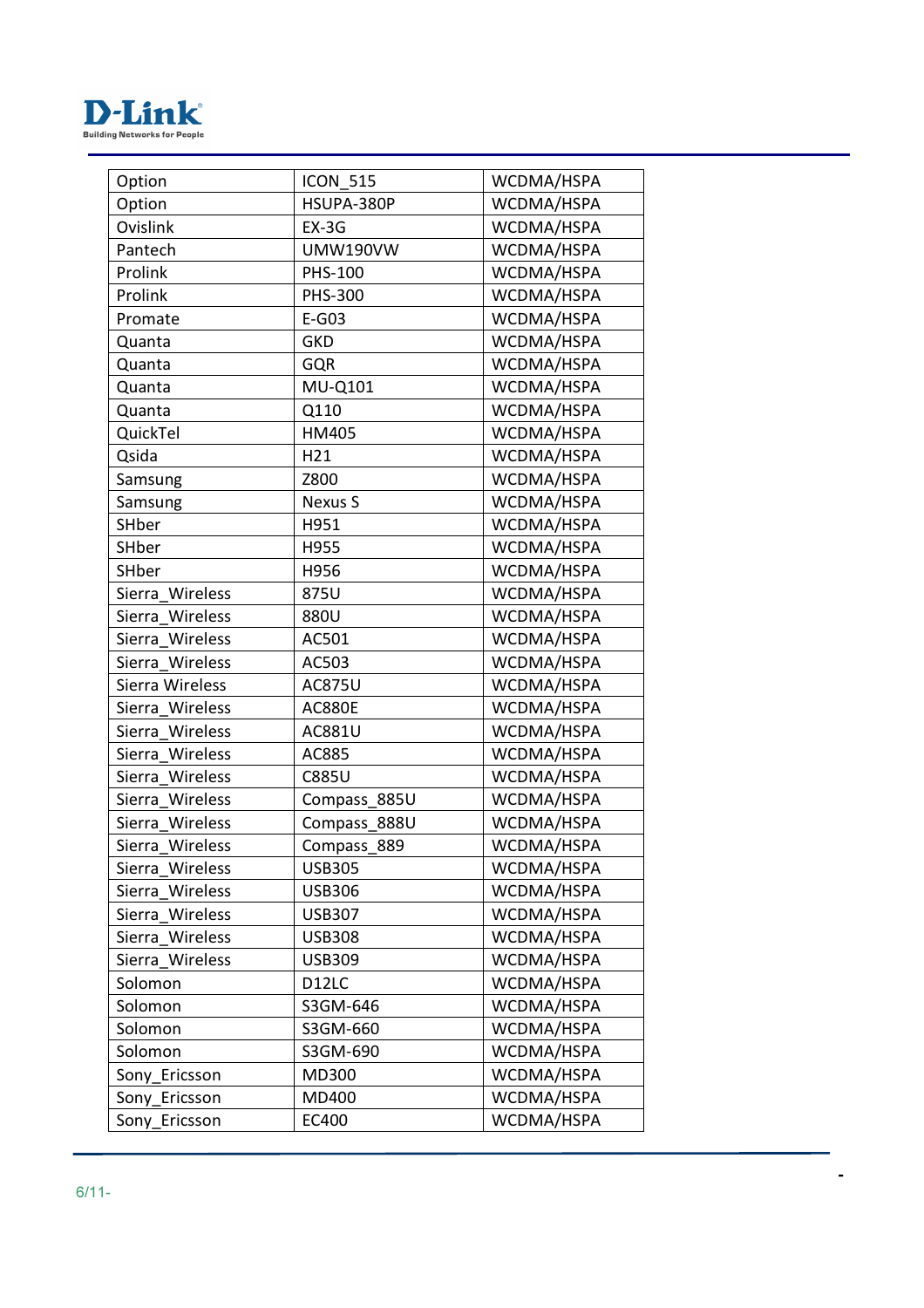

| T&W         | W1U100         | WCDMA/HSPA |
|-------------|----------------|------------|
| Tacito      | <b>MD72U</b>   | WCDMA/HSPA |
| Telit       | <b>UC864</b>   | WCDMA/HSPA |
| TEracomm    | LW272          | WCDMA/HSPA |
| TEracomm    | LW273          | WCDMA/HSPA |
| UTStarcom   | <b>CU186</b>   | WCDMA/HSPA |
| UTStarcom   | CU189 (Q6085)  | WCDMA/HSPA |
| Vodafone    | EasyBox        | WCDMA/HSPA |
| Vodafone    | K3772-Z        | WCDMA/HSPA |
| Vodafone    | K3805-Z        | WCDMA/HSPA |
| Vodafone    | K3806-Z        | WCDMA/HSPA |
| Vodafone    | K3806-H        | WCDMA/HSPA |
| Vodafone    | K4505          | WCDMA/HSPA |
| Vtion       | U1916          | WCDMA/HSPA |
| ZOOM        | 4593           | WCDMA/HSPA |
| <b>ZOOM</b> | 4595           | WCDMA/HSPA |
| <b>ZOOM</b> | 72TRI          | WCDMA/HSPA |
| <b>ZTE</b>  | AC8720         | WCDMA/HSPA |
| <b>ZTE</b>  | K3520          | WCDMA/HSPA |
| <b>ZTE</b>  | K3565-Z        | WCDMA/HSPA |
| <b>ZTE</b>  | K3765-Z        | WCDMA/HSPA |
| <b>ZTE</b>  | K3805-Z        | WCDMA/HSPA |
| <b>ZTE</b>  | MF100          | WCDMA/HSPA |
| <b>ZTE</b>  | <b>MF102D</b>  | WCDMA/HSPA |
| <b>ZTE</b>  | MF110          | WCDMA/HSPA |
| <b>ZTE</b>  | MF112          | WCDMA/HSPA |
| <b>ZTE</b>  | <b>MF180</b>   | WCDMA/HSPA |
| <b>ZTE</b>  | MF190          | WCDMA/HSPA |
| <b>ZTE</b>  | MF620          | WCDMA/HSPA |
| <b>ZTE</b>  | MF622          | WCDMA/HSPA |
| ZTE         | MF626          | WCDMA/HSPA |
| <b>ZTE</b>  | MF627          | WCDMA/HSPA |
| <b>ZTE</b>  | MF628          | WCDMA/HSPA |
| <b>ZTE</b>  | MF631          | WCDMA/HSPA |
| <b>ZTE</b>  | MF633          | WCDMA/HSPA |
| <b>ZTE</b>  | <b>MF633BP</b> | WCDMA/HSPA |
| <b>ZTE</b>  | MF636          | WCDMA/HSPA |
| <b>ZTE</b>  | MF636+         | WCDMA/HSPA |
| <b>ZTE</b>  | MF636-BKIC     | WCDMA/HSPA |
| <b>ZTE</b>  | <b>MF636BP</b> | WCDMA/HSPA |
| <b>ZTE</b>  | MF637          | WCDMA/HSPA |
| <b>ZTE</b>  | <b>MF637U</b>  | WCDMA/HSPA |
|             |                |            |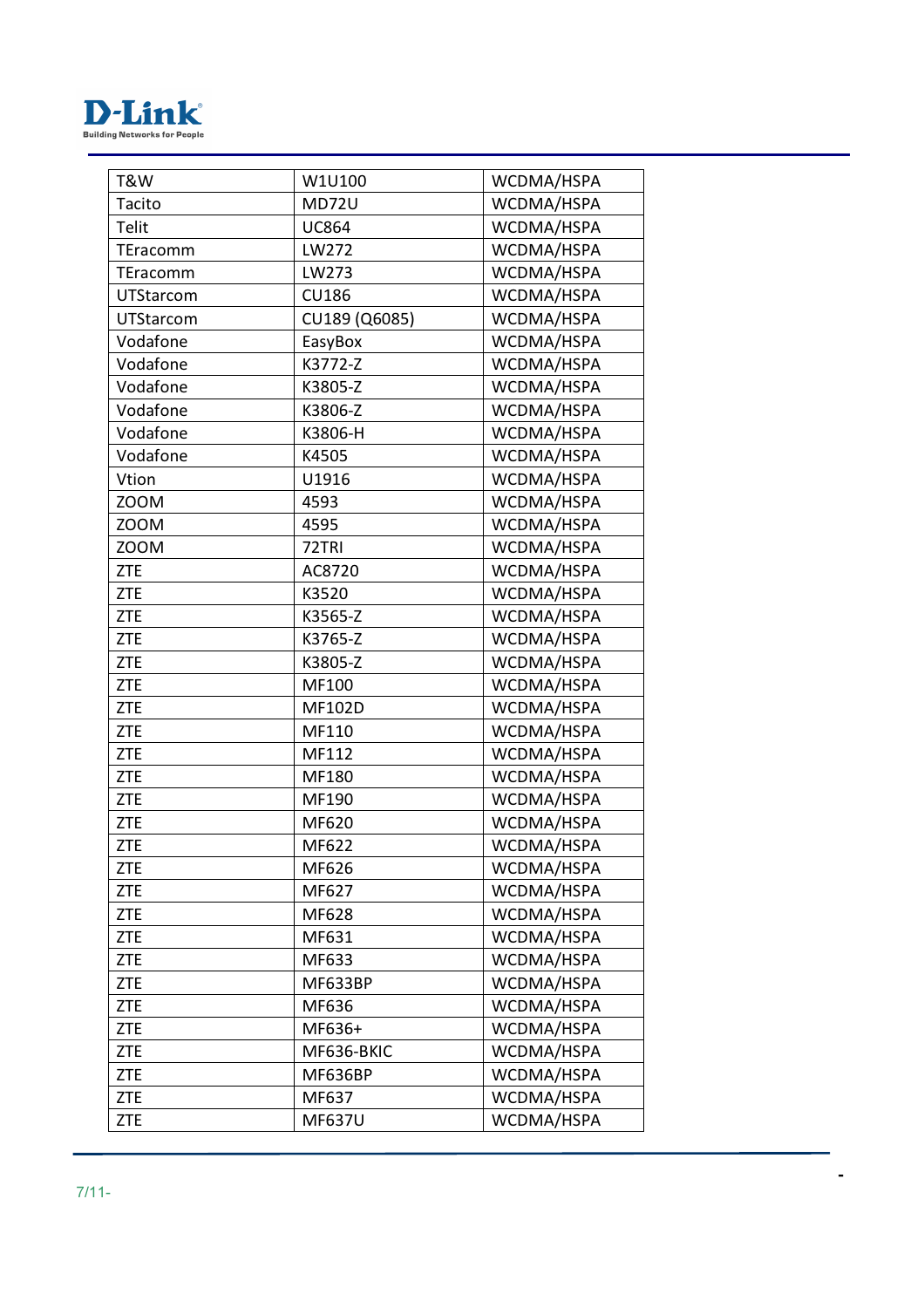

| ZTE.     | MF645 | WCDMA/HSPA |
|----------|-------|------------|
| ZTE      | MF668 | WCDMA/HSPA |
| 7TF      | MF821 | WCDMA/HSPA |
| Huawei   | E1691 | WCDMA/HSPA |
| Vodafone | K3772 | WCDMA/HSPA |

## 4. CDMA / EVDO adapters

| Vendor          | <b>Model</b>    | Interface |
|-----------------|-----------------|-----------|
| Airplus         | <b>MCD-650</b>  | CDMA/     |
| Airplus         | <b>MCD-800</b>  | CDMA/     |
| Amoi            | <b>V870</b>     | CDMA/     |
| AnyData         | ADU-300A        | CDMA/     |
| AnyData         | ADU-310A        | CDMA/     |
| AnyData         | <b>CDMA-450</b> | CDMA/     |
| AnyData         | ADU-500A        | CDMA/     |
| AnyData         | <b>ADU-510A</b> | CDMA/     |
| AnyData         | <b>ADU-520A</b> | CDMA/     |
| AnyData         | ADU-635WA       | CDMA/     |
| AnyData         | ADU-660         | CDMA/     |
| AnyData         | <b>APE-540H</b> | CDMA/     |
| <b>APBW</b>     | <b>WH200II</b>  | CDMA/     |
| Axesstel        | MV110           | CDMA/     |
| Axesstel        | <b>MV140B</b>   | CDMA/     |
| Axesstel        | MV242           | CDMA/     |
| <b>BandRich</b> | BandLuxe C331   | CDMA/     |
| C-Motech        | <b>CCU-550</b>  | CDMA/     |
| C-Motech        | <b>CDU-550</b>  | CDMA/     |
| C-Motech        | CDC-680         | CDMA/     |
| C-Motech        | <b>CMU-301</b>  | CDMA/     |
| C-Motech        | <b>CNB-680</b>  | CDMA/     |
| C-Motech        | <b>CNU-550</b>  | CDMA/     |
| C-Motech        | <b>CNU-680</b>  | CDMA/     |
| C-Motech        | <b>CNU-680E</b> | CDMA/     |
| C-Motech        | $D-50$          | CDMA/     |
| C-Motech        | U680            | CDMA/     |
| Cricket         | A600            | CDMA/     |
| D-Link          | DWM-162         | CDMA/     |
| D-Link          | DWN-162-U5      | CDMA/     |
| D-Link          | <b>DWN-163</b>  | CDMA/     |
| D-Link          | DWM-168         | CDMA/     |
| EpiValley       | SEC-7089        | CDMA/     |
| EpiValley       | Model 220       | CDMA/     |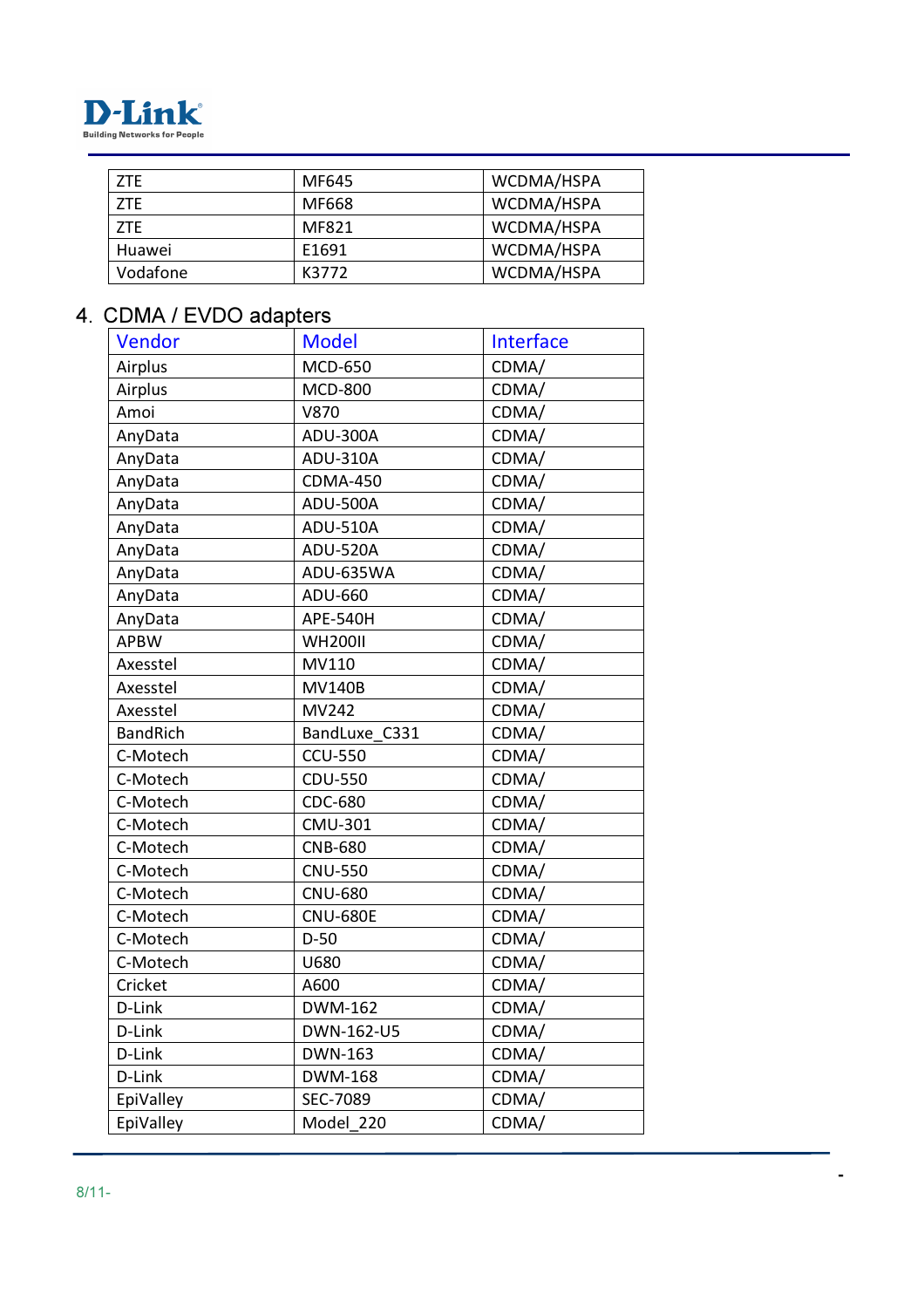

| Franklin           | <b>CDU-550</b> | CDMA/ |
|--------------------|----------------|-------|
| Franklin           | <b>CDU680</b>  | CDMA/ |
| Franklin           | U210           | CDMA/ |
| Haier              | CE100          | CDMA/ |
| Haier              | CE310          | CDMA/ |
| Haier              | CM200          | CDMA/ |
| Haier              | <b>EM100</b>   | CDMA/ |
| Haier              | <b>VME110</b>  | CDMA/ |
| Haier              | <b>VME200</b>  | CDMA/ |
| Hisense            | E6801          | CDMA/ |
| Honest             | <b>UC128</b>   | CDMA/ |
| Huawei             | E1260          | CDMA/ |
| Huawei             | E1261          | CDMA/ |
| Huawei             | E1269          | CDMA/ |
| Huawei             | EC122          | CDMA/ |
| Huawei             | EC1260         | CDMA/ |
| Huawei             | EC1261         | CDMA/ |
| Huawei             | EC156          | CDMA/ |
| Huawei             | EC167          | CDMA/ |
| Huawei             | EC168          | CDMA/ |
| Huawei             | EC169          | CDMA/ |
| Huawei             | EC189          | CDMA/ |
| Huawei             | EC226          | CDMA/ |
| Huawei             | <b>EC228</b>   | CDMA/ |
| Huawei             | EC306-2        | CDMA/ |
| <b>JOA Telecom</b> | LM-700r        | CDMA/ |
| LG                 | HDM-2100       | CDMA/ |
| <b>MLW Telecom</b> | SU-3200U       | CDMA/ |
| <b>MLW Telecom</b> | SU-6200N       | CDMA/ |
| <b>MLW Telecom</b> | SU-6200U       | CDMA/ |
| <b>MLW Telecom</b> | SU-6380U       | CDMA/ |
| <b>MLW Telecom</b> | SU-6500U       | CDMA/ |
| <b>MLW Telecom</b> | SU-6600U       | CDMA/ |
| <b>MLW Telecom</b> | SU-6800U       | CDMA/ |
| Novatel            | ES720          | CDMA/ |
| Novatel            | MC727          | CDMA/ |
| Novatel            | MC760          | CDMA/ |
| Novatel            | U720           | CDMA/ |
| Novatel            | U727           | CDMA/ |
| Novatel            | U760           | CDMA/ |
| Pantech            | <b>UM150</b>   | CDMA/ |
| Pantech            | <b>UM175</b>   | CDMA/ |
|                    |                |       |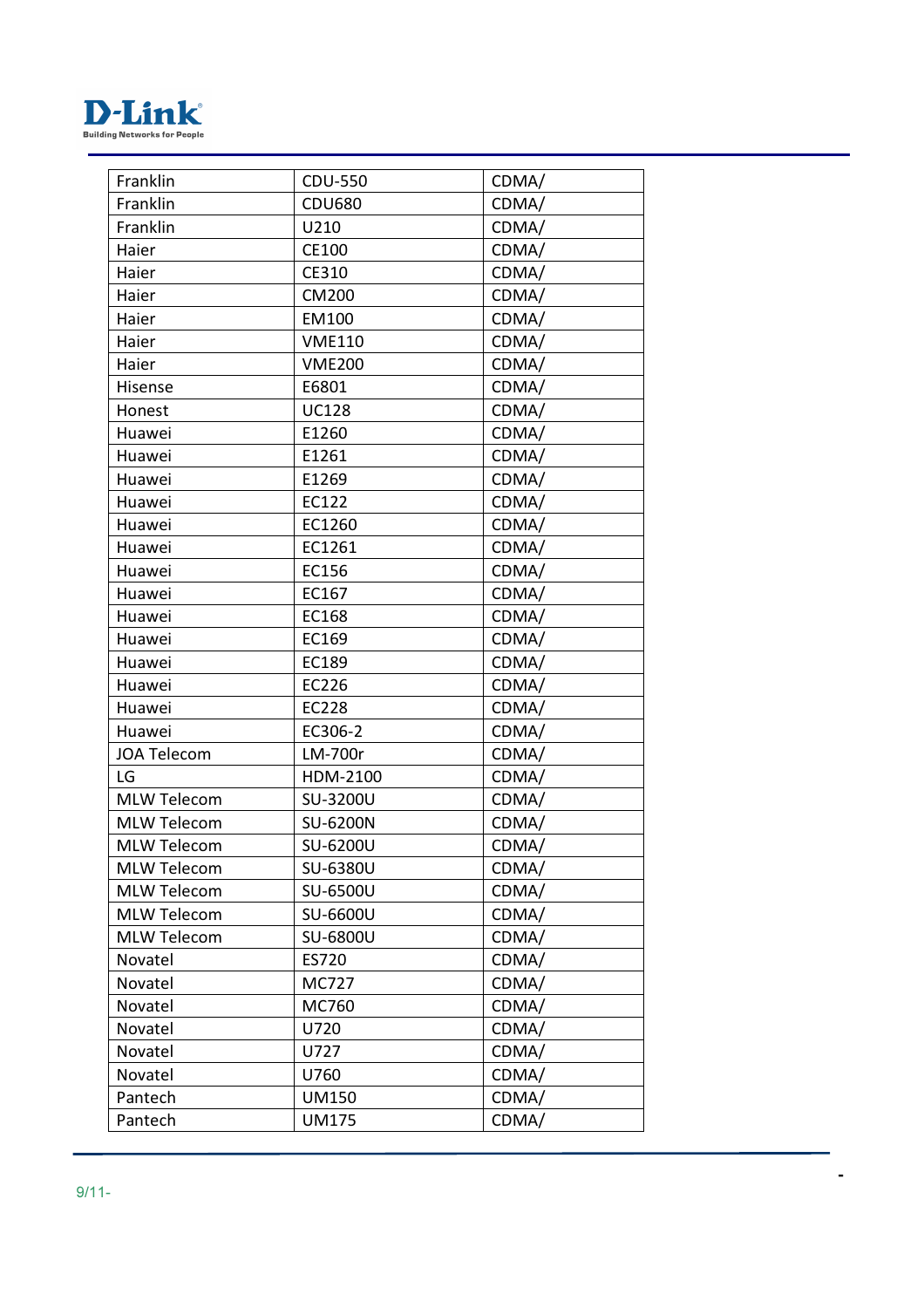

| Pantech          | <b>UM185AL</b>   | CDMA/ |
|------------------|------------------|-------|
| Pantech          | <b>UM185C</b>    | CDMA/ |
| Pinsu            | <b>EU930</b>     | CDMA/ |
| Samsung          | <b>SCH-U209</b>  | CDMA/ |
| SHber            | E750             | CDMA/ |
| SHber            | E751             | CDMA/ |
| SHber            | $E751+$          | CDMA/ |
| SHber            | E752             | CDMA/ |
| SHber            | E753+            | CDMA/ |
| Sierra Wireless  | 595U             | CDMA/ |
| Sierra Wireless  | 598U             | CDMA/ |
| Sierra Wireless  | <b>AC595U</b>    | CDMA/ |
| Sierra Wireless  | AC597            | CDMA/ |
| Sierra Wireless  | <b>AC597U</b>    | CDMA/ |
| Sierra Wireless  | Compass 597      | CDMA/ |
| <b>SIMCOM</b>    | <b>SIM5218A</b>  | CDMA/ |
| <b>SIMCOM</b>    | $U6-T$           | CDMA/ |
| <b>SIMCOM</b>    | U9R-T            | CDMA/ |
| Sprint           | U598             | CDMA/ |
| Sprint           | U760             | CDMA/ |
| <b>UTSTARCOM</b> | C6805            | CDMA/ |
| UTStarcom        | <b>UM100</b>     | CDMA/ |
| Verizon          | ES720            | CDMA/ |
| Verizon          | PC770            | CDMA/ |
| Verizon          | <b>UM150VW</b>   | CDMA/ |
| Verizon          | <b>UM175A</b>    | CDMA/ |
| Verizon          | <b>UM175B/VW</b> | CDMA/ |
| Vtion            | V1810            | CDMA/ |
| Vtion            | E1916            | CDMA/ |
| Wetelecom        | <b>WMD-200A</b>  | CDMA/ |
| Withtelcom       | <b>WMU-100A</b>  | CDMA/ |
| <b>ZTE</b>       | AC2710           | CDMA/ |
| <b>ZTE</b>       | AC2726           | CDMA/ |
| <b>ZTE</b>       | AC2736           | CDMA/ |
| <b>ZTE</b>       | AC2746           | CDMA/ |
| <b>ZTE</b>       | AC2766           | CDMA/ |
| <b>ZTE</b>       | AC560            | CDMA/ |
| <b>ZTE</b>       | AC580            | CDMA/ |
| <b>ZTE</b>       | AC582            | CDMA/ |
| <b>ZTE</b>       | AC583            | CDMA/ |
| <b>ZTE</b>       | AC8710           | CDMA/ |
| <b>ZTE</b>       | MG478            | CDMA/ |
|                  |                  |       |